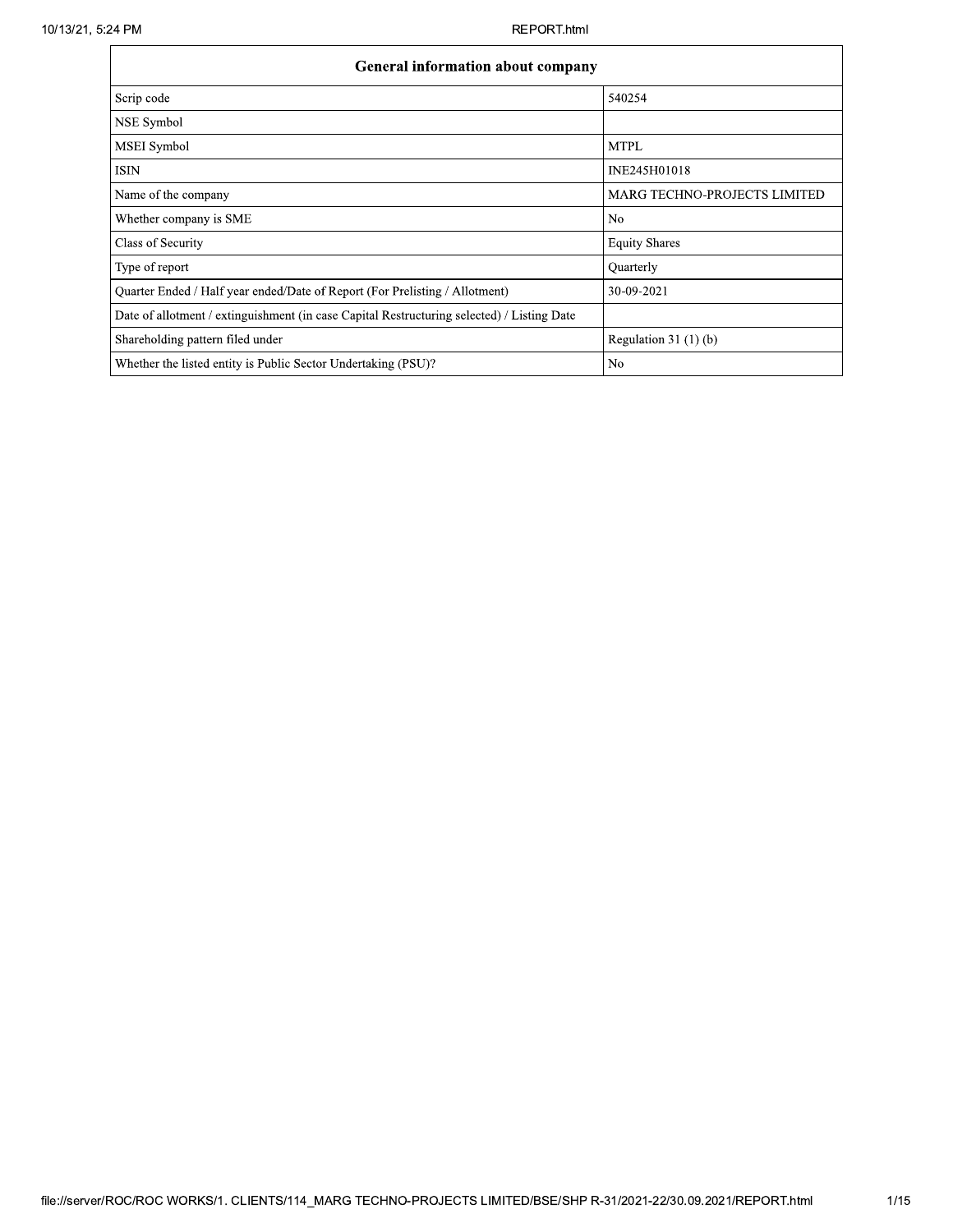## REPORT.html

|                  | <b>Declaration</b>                                                                        |                |                                |                       |                             |  |  |  |  |
|------------------|-------------------------------------------------------------------------------------------|----------------|--------------------------------|-----------------------|-----------------------------|--|--|--|--|
| Sr.<br>No.       | Particular                                                                                | Yes/No         | Promoter and<br>Promoter Group | Public<br>shareholder | Non Promoter-<br>Non Public |  |  |  |  |
| 1                | Whether the Listed Entity has issued any partly paid up shares?                           | No.            | N <sub>o</sub>                 | N <sub>o</sub>        | No.                         |  |  |  |  |
| $\overline{2}$   | Whether the Listed Entity has issued any Convertible Securities<br>റ                      | N <sub>0</sub> | N <sub>o</sub>                 | N <sub>o</sub>        | No                          |  |  |  |  |
| 3                | Whether the Listed Entity has issued any Warrants?                                        | No.            | No                             | N <sub>0</sub>        | No.                         |  |  |  |  |
| $\overline{4}$   | Whether the Listed Entity has any shares against which<br>depository receipts are issued? | No             | N <sub>0</sub>                 | N <sub>o</sub>        | No                          |  |  |  |  |
| 5                | Whether the Listed Entity has any shares in locked-in?                                    | N <sub>0</sub> | N <sub>0</sub>                 | N <sub>0</sub>        | N <sub>0</sub>              |  |  |  |  |
| 6                | Whether any shares held by promoters are pledge or otherwise<br>encumbered?               | N <sub>0</sub> | N <sub>0</sub>                 |                       |                             |  |  |  |  |
| $\boldsymbol{7}$ | Whether company has equity shares with differential voting<br>rights?                     | No             | N <sub>o</sub>                 | N <sub>o</sub>        | No.                         |  |  |  |  |
| 8                | Whether the listed entity has any significant beneficial owner?                           | N <sub>0</sub> |                                |                       |                             |  |  |  |  |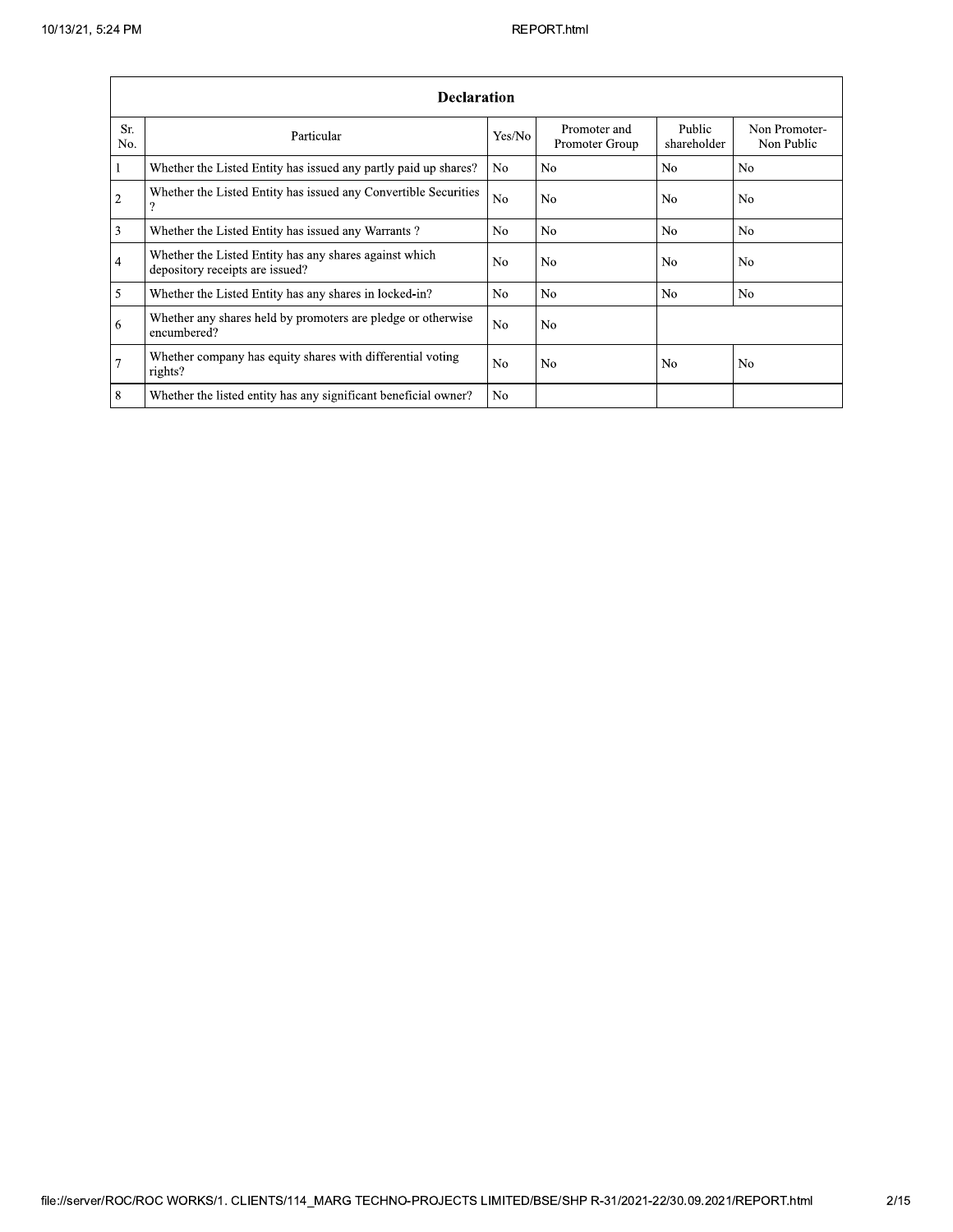| Category<br>of<br>Category<br>shareholder<br>(1) | Nos. Of                                                                                                         | No. of<br>fully paid             | No. Of<br>Partly  | No. Of<br>shares         | Total nos.<br>shares | Shareholding as a<br>% of total no. of   | Number of Voting Rights held in each<br>class of securities (IX) |         |                           |            |       |
|--------------------------------------------------|-----------------------------------------------------------------------------------------------------------------|----------------------------------|-------------------|--------------------------|----------------------|------------------------------------------|------------------------------------------------------------------|---------|---------------------------|------------|-------|
|                                                  | shareholders                                                                                                    | up equity                        | paid-up<br>equity | underlying<br>Depository | held (VII)           | shares (calculated<br>as per SCRR, 1957) |                                                                  |         | No of Voting (XIV) Rights | Total as a |       |
|                                                  | $= (IV) +$<br>(III)<br>shares<br>Receipts<br>shares<br>(II)<br>held $(IV)$<br>$(V)$ + $(VI)$<br>held(V)<br>(VI) | (VIII) As a $%$ of<br>$(A+B+C2)$ | Class<br>eg: X    | Class<br>eg y            | Total                | $%$ of<br>$(A+B+C)$                      |                                                                  |         |                           |            |       |
| (A)                                              | Promoter<br>&<br>Promoter<br>Group                                                                              | 5                                | 4366170           |                          |                      | 4366170                                  | 72.77                                                            | 4366170 |                           | 4366170    | 72.77 |
| (B)                                              | Public                                                                                                          | 772                              | 1633830           |                          |                      | 1633830                                  | 27.23                                                            | 1633830 |                           | 1633830    | 27.23 |
| (C)                                              | Non<br>Promoter-<br>Non Public                                                                                  |                                  |                   |                          |                      |                                          |                                                                  |         |                           |            |       |
| (C1)                                             | <b>Shares</b><br>underlying<br>DRs                                                                              |                                  |                   |                          |                      |                                          |                                                                  |         |                           |            |       |
| (C2)                                             | Shares held<br>by<br>Employee<br><b>Trusts</b>                                                                  |                                  |                   |                          |                      |                                          |                                                                  |         |                           |            |       |
|                                                  | Total                                                                                                           | 777                              | 6000000           |                          |                      | 6000000                                  | 100                                                              | 6000000 |                           | 6000000    | 100   |

# Table I - Summary Statement holding of specified securities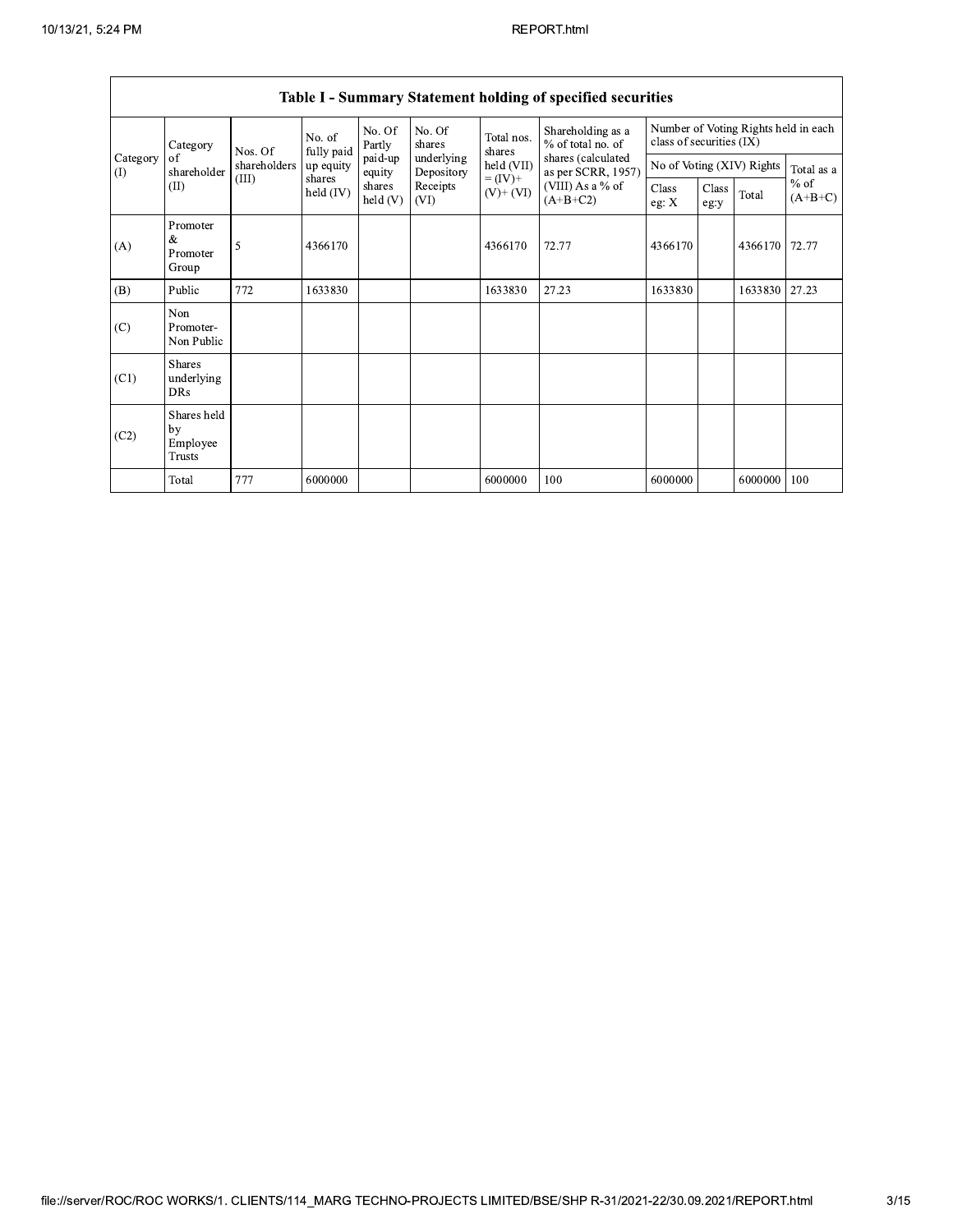|                                                                                 |                                                 |                                           |                                                  |                                                                                          | Table I - Summary Statement holding of specified securities                        |                                                         |            |                                                                               |                              |                                       |
|---------------------------------------------------------------------------------|-------------------------------------------------|-------------------------------------------|--------------------------------------------------|------------------------------------------------------------------------------------------|------------------------------------------------------------------------------------|---------------------------------------------------------|------------|-------------------------------------------------------------------------------|------------------------------|---------------------------------------|
| Category<br>Category<br>οf<br>shareholder<br>$\left( \mathrm{I}\right)$<br>(II) |                                                 | No. Of<br><b>Shares</b><br>Underlying     | No. of<br>Shares<br>Underlying                   | No. Of Shares<br>Underlying<br>Outstanding<br>convertible                                | Shareholding, as a %<br>assuming full<br>conversion of<br>convertible securities ( | Number of<br>Locked in<br>shares (XII)                  |            | Number of<br><b>Shares</b><br>pledged or<br>otherwise<br>encumbered<br>(XIII) |                              | Number of<br>equity shares<br>held in |
|                                                                                 | Outstanding<br>convertible<br>securities<br>(X) | Outstanding<br><b>Warrants</b><br>$(X_i)$ | securities and<br>No. Of<br>Warrants (Xi)<br>(a) | as a percentage of<br>diluted share capital)<br>$(XI)=(VII)+(X) As a %$<br>of $(A+B+C2)$ | No.<br>(a)                                                                         | As a<br>$%$ of<br>total<br><b>Shares</b><br>held<br>(b) | No.<br>(a) | As a<br>$%$ of<br>total<br><b>Shares</b><br>held<br>(b)                       | dematerialized<br>form (XIV) |                                       |
| (A)                                                                             | Promoter<br>&<br>Promoter<br>Group              |                                           |                                                  |                                                                                          | 72.77                                                                              |                                                         |            |                                                                               |                              | 4366170                               |
| (B)                                                                             | Public                                          |                                           |                                                  |                                                                                          | 27.23                                                                              |                                                         |            |                                                                               |                              | 1552230                               |
| (C)                                                                             | Non<br>Promoter-<br>Non Public                  |                                           |                                                  |                                                                                          |                                                                                    |                                                         |            |                                                                               |                              |                                       |
| (C1)                                                                            | <b>Shares</b><br>underlying<br><b>DRs</b>       |                                           |                                                  |                                                                                          |                                                                                    |                                                         |            |                                                                               |                              |                                       |
| (C2)                                                                            | Shares held<br>by<br>Employee<br><b>Trusts</b>  |                                           |                                                  |                                                                                          |                                                                                    |                                                         |            |                                                                               |                              |                                       |
|                                                                                 | Total                                           |                                           |                                                  |                                                                                          | 100                                                                                |                                                         |            |                                                                               |                              | 5918400                               |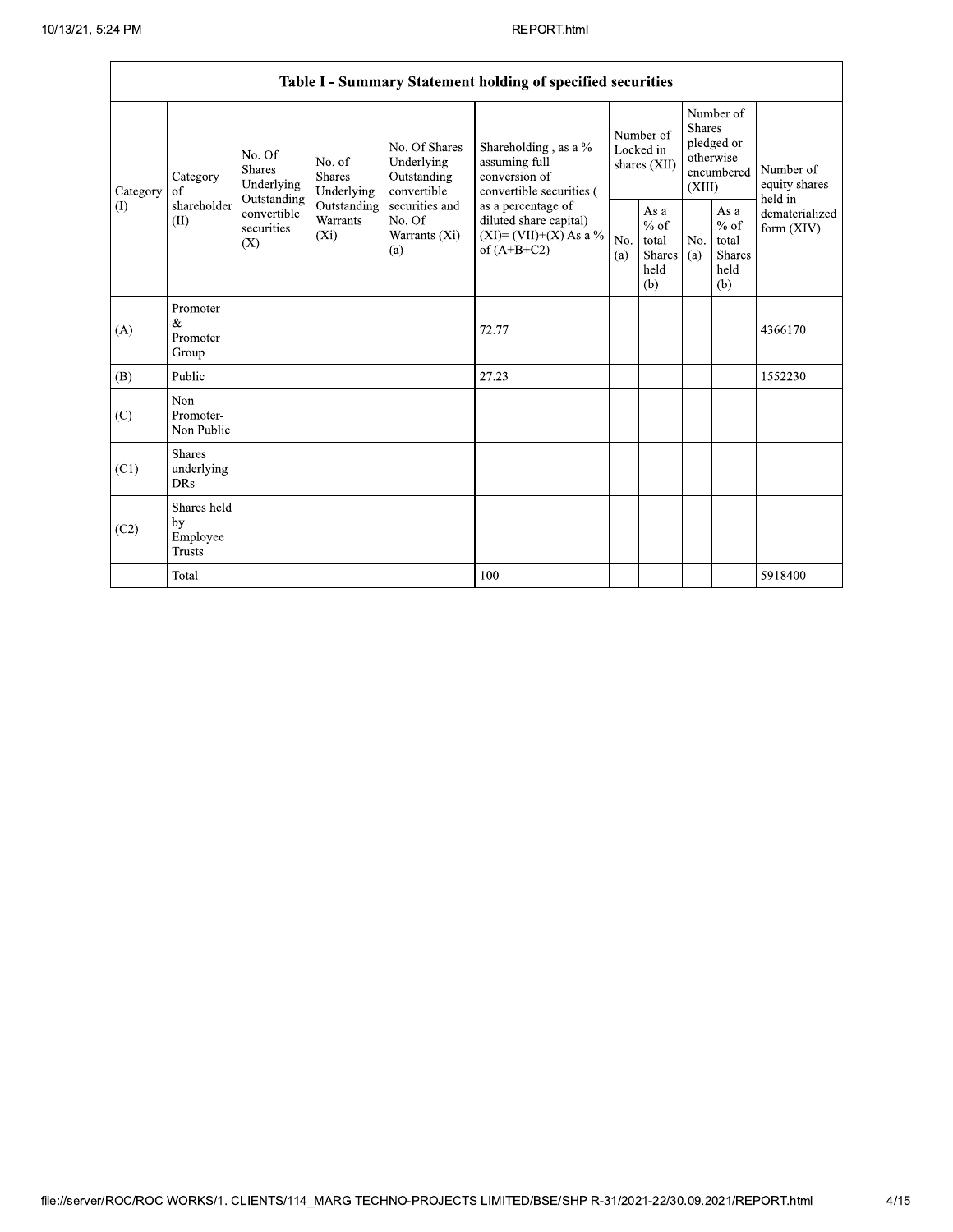| Table II - Statement showing shareholding pattern of the Promoter and Promoter Group        |                                                                                                                     |                                                                                      |                            |                                 |                                    |                             |                                              |                                                                  |               |                 |                                 |
|---------------------------------------------------------------------------------------------|---------------------------------------------------------------------------------------------------------------------|--------------------------------------------------------------------------------------|----------------------------|---------------------------------|------------------------------------|-----------------------------|----------------------------------------------|------------------------------------------------------------------|---------------|-----------------|---------------------------------|
|                                                                                             |                                                                                                                     |                                                                                      | No. of                     | No.<br><b>Of</b>                | No. Of                             | Total<br>nos.               | Shareholding<br>as a % of total              | Number of Voting Rights held in<br>each class of securities (IX) |               |                 |                                 |
| Sr.                                                                                         | Category & Name<br>of the                                                                                           | Nos. Of<br>shareholders                                                              | fully<br>paid up<br>equity | Partly<br>paid-<br>up           | shares<br>underlying<br>Depository | shares<br>held<br>$(VII) =$ | no. of shares<br>(calculated as<br>per SCRR, | No of Voting (XIV) Rights                                        |               |                 | Total<br>as a $\%$              |
|                                                                                             | Shareholders (I)                                                                                                    | (III)                                                                                | shares<br>held $(IV)$      | equity<br>shares<br>held<br>(V) | Receipts<br>(VI)                   | $(IV)+$<br>$(V)$ +<br>(VI)  | 1957) (VIII)<br>As a % of<br>$(A+B+C2)$      | Class eg:<br>X                                                   | Class<br>eg:y | Total           | of<br>Total<br>Voting<br>rights |
| A                                                                                           |                                                                                                                     | Table II - Statement showing shareholding pattern of the Promoter and Promoter Group |                            |                                 |                                    |                             |                                              |                                                                  |               |                 |                                 |
| (1)                                                                                         | Indian                                                                                                              |                                                                                      |                            |                                 |                                    |                             |                                              |                                                                  |               |                 |                                 |
| (a)                                                                                         | Individuals/Hindu<br>undivided Family                                                                               | 5                                                                                    | 4366170                    |                                 |                                    | 4366170                     | 72.77                                        | 4366170                                                          |               | 4366170 72.77   |                                 |
| Sub-Total (A)<br>(1)                                                                        |                                                                                                                     | 5                                                                                    | 4366170                    |                                 |                                    | 4366170                     | 72.77                                        | 4366170                                                          |               | 4366170 72.77   |                                 |
| (2)                                                                                         | Foreign                                                                                                             |                                                                                      |                            |                                 |                                    |                             |                                              |                                                                  |               |                 |                                 |
| Total<br>Shareholding<br>of Promoter<br>and Promoter<br>Group $(A)=$<br>$(A)(1)+(A)$<br>(2) |                                                                                                                     | 5                                                                                    | 4366170                    |                                 |                                    | 4366170                     | 72.77                                        | 4366170                                                          |               | 4366170 72.77   |                                 |
| B                                                                                           | Table III - Statement showing shareholding pattern of the Public shareholder                                        |                                                                                      |                            |                                 |                                    |                             |                                              |                                                                  |               |                 |                                 |
| (1)                                                                                         | Institutions                                                                                                        |                                                                                      |                            |                                 |                                    |                             |                                              |                                                                  |               |                 |                                 |
| (3)                                                                                         | Non-institutions                                                                                                    |                                                                                      |                            |                                 |                                    |                             |                                              |                                                                  |               |                 |                                 |
| (a(i))                                                                                      | Individuals -<br>i.Individual<br>shareholders<br>holding nominal<br>share capital up to<br>Rs. 2 lakhs.             | 744                                                                                  | 279626                     |                                 |                                    | 279626                      | 4.66                                         | 279626                                                           |               | 279626          | 4.66                            |
| (a(ii))                                                                                     | Individuals - ii.<br>Individual<br>shareholders<br>holding nominal<br>share capital in<br>excess of Rs. 2<br>lakhs. | 13                                                                                   | 1214435                    |                                 |                                    | 1214435                     | 20.24                                        | 1214435                                                          |               | 1214435   20.24 |                                 |
| (e)                                                                                         | Any Other<br>(specify)                                                                                              | 15                                                                                   | 139769                     |                                 |                                    | 139769                      | 2.33                                         | 139769                                                           |               | 139769          | 2.33                            |
| Sub-Total (B)<br>(3)                                                                        |                                                                                                                     | 772                                                                                  | 1633830                    |                                 |                                    | 1633830                     | 27.23                                        | 1633830                                                          |               | 1633830         | 27.23                           |
| <b>Total Public</b><br>Shareholding<br>$(B)=(B)(1)+$<br>$(B)(2)+(B)(3)$                     |                                                                                                                     | 772                                                                                  | 1633830                    |                                 |                                    | 1633830                     | 27.23                                        | 1633830                                                          |               | 1633830 27.23   |                                 |
| $\mathbf C$                                                                                 | Table IV - Statement showing shareholding pattern of the Non Promoter- Non Public shareholder                       |                                                                                      |                            |                                 |                                    |                             |                                              |                                                                  |               |                 |                                 |
| Total (<br>$A+B+C2$ )                                                                       |                                                                                                                     | 777                                                                                  | 6000000                    |                                 |                                    | 6000000                     | 100                                          | 6000000                                                          |               | 6000000         | 100                             |
| Total<br>$(A+B+C)$                                                                          |                                                                                                                     | 777                                                                                  | 6000000                    |                                 |                                    | 6000000                     | 100                                          | 6000000                                                          |               | 6000000         | 100                             |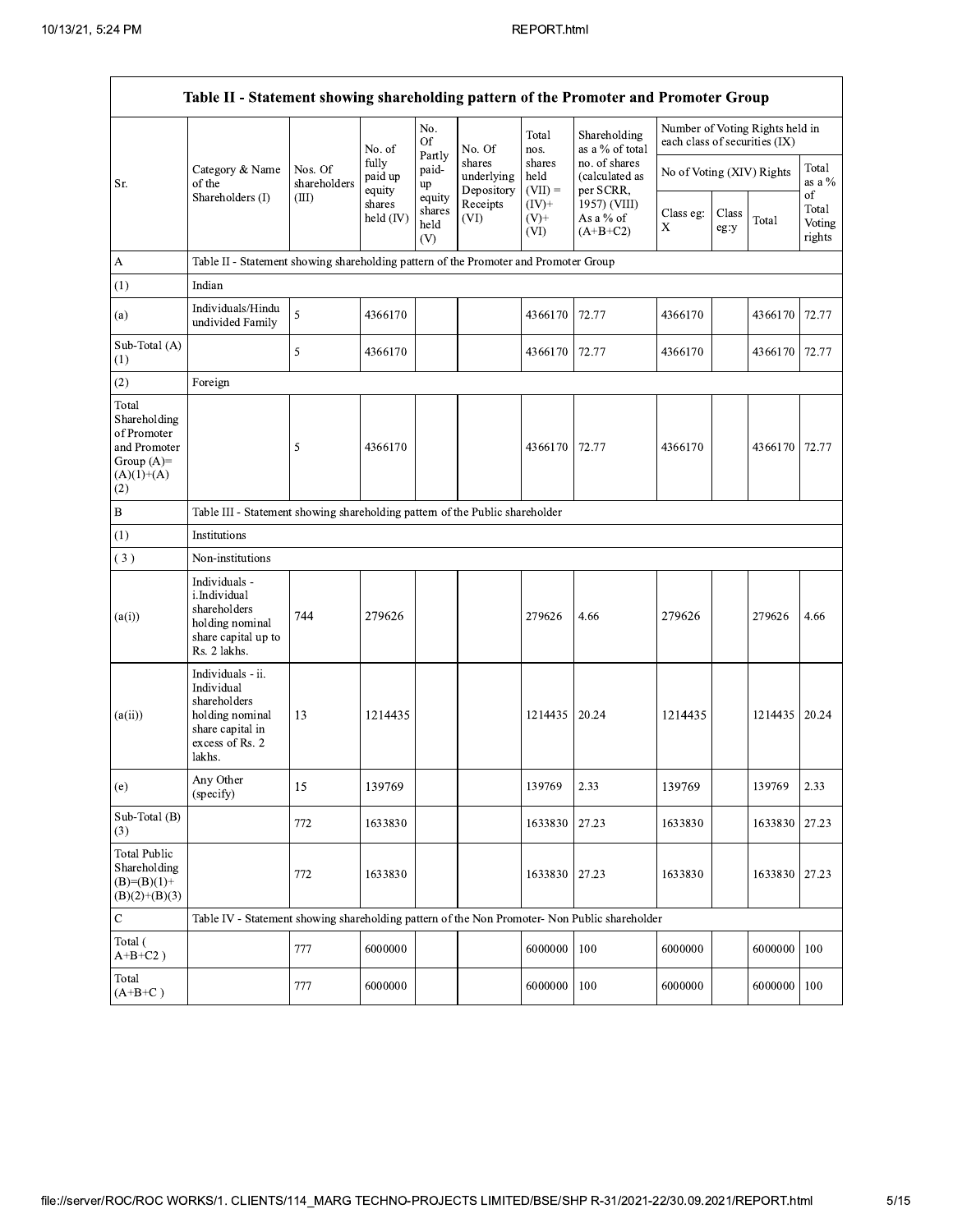|                                                                                         |                                                                                                                                |                         |                                                             | Table II - Statement showing shareholding pattern of the Promoter and Promoter Group                                                                                      |  |                                                  |            |                                                                               |                                       |
|-----------------------------------------------------------------------------------------|--------------------------------------------------------------------------------------------------------------------------------|-------------------------|-------------------------------------------------------------|---------------------------------------------------------------------------------------------------------------------------------------------------------------------------|--|--------------------------------------------------|------------|-------------------------------------------------------------------------------|---------------------------------------|
| Sr.                                                                                     | No. Of<br>No. of<br><b>Shares</b><br><b>Shares</b><br>Underlying<br>Outstanding<br>convertible<br>securities<br>$(X_i)$<br>(X) | Underlying              | No. Of Shares<br>Underlying<br>Outstanding                  | Shareholding, as a %<br>assuming full conversion of<br>convertible securities (as a<br>percentage of diluted share<br>capital) $(XI) = (VII)+(X) As$<br>a % of $(A+B+C2)$ |  | Number of<br>Locked in<br>shares (XII)           |            | Number of<br><b>Shares</b><br>pledged or<br>otherwise<br>encumbered<br>(XIII) | Number of<br>equity shares<br>held in |
|                                                                                         |                                                                                                                                | Outstanding<br>Warrants | convertible<br>securities and<br>No. Of Warrants<br>(Xi)(a) |                                                                                                                                                                           |  | As a<br>$%$ of<br>total<br>Shares<br>held<br>(b) | No.<br>(a) | As a<br>$%$ of<br>total<br>Shares<br>held<br>(b)                              | dematerialized<br>form (XIV)          |
| A                                                                                       |                                                                                                                                |                         |                                                             | Table II - Statement showing shareholding pattern of the Promoter and Promoter Group                                                                                      |  |                                                  |            |                                                                               |                                       |
| (1)                                                                                     | Indian                                                                                                                         |                         |                                                             |                                                                                                                                                                           |  |                                                  |            |                                                                               |                                       |
| (a)                                                                                     |                                                                                                                                |                         |                                                             | 72.77                                                                                                                                                                     |  |                                                  |            |                                                                               | 4366170                               |
| Sub-Total (A)<br>(1)                                                                    |                                                                                                                                |                         |                                                             | 72.77                                                                                                                                                                     |  |                                                  |            |                                                                               | 4366170                               |
| (2)                                                                                     | Foreign                                                                                                                        |                         |                                                             |                                                                                                                                                                           |  |                                                  |            |                                                                               |                                       |
| Total<br>Shareholding<br>of Promoter<br>and Promoter<br>Group $(A)=$<br>$(A)(1)+(A)(2)$ |                                                                                                                                |                         |                                                             | 72.77                                                                                                                                                                     |  |                                                  |            |                                                                               | 4366170                               |
| B                                                                                       |                                                                                                                                |                         |                                                             | Table III - Statement showing shareholding pattern of the Public shareholder                                                                                              |  |                                                  |            |                                                                               |                                       |
| (1)                                                                                     | Institutions                                                                                                                   |                         |                                                             |                                                                                                                                                                           |  |                                                  |            |                                                                               |                                       |
| (3)                                                                                     | Non-institutions                                                                                                               |                         |                                                             |                                                                                                                                                                           |  |                                                  |            |                                                                               |                                       |
| (a(i))                                                                                  |                                                                                                                                |                         |                                                             | 4.66                                                                                                                                                                      |  |                                                  |            |                                                                               | 198026                                |
| (a(ii))                                                                                 |                                                                                                                                |                         |                                                             | 20.24                                                                                                                                                                     |  |                                                  |            |                                                                               | 1214435                               |
| (e)                                                                                     |                                                                                                                                |                         |                                                             | 2.33                                                                                                                                                                      |  |                                                  |            |                                                                               | 139769                                |
| Sub-Total (B)<br>(3)                                                                    |                                                                                                                                |                         |                                                             | 27.23                                                                                                                                                                     |  |                                                  |            |                                                                               | 1552230                               |
| <b>Total Public</b><br>Shareholding<br>$(B)=(B)(1)+$<br>$(B)(2)+(B)(3)$                 |                                                                                                                                |                         |                                                             | 27.23                                                                                                                                                                     |  |                                                  |            |                                                                               | 1552230                               |
| C                                                                                       |                                                                                                                                |                         |                                                             | Table IV - Statement showing shareholding pattern of the Non Promoter- Non Public shareholder                                                                             |  |                                                  |            |                                                                               |                                       |
| Total (<br>$A+B+C2$ )                                                                   |                                                                                                                                |                         |                                                             | 100                                                                                                                                                                       |  |                                                  |            |                                                                               | 5918400                               |
| Total $(A+B+C)$<br>$\mathcal{E}$                                                        |                                                                                                                                |                         |                                                             | 100                                                                                                                                                                       |  |                                                  |            |                                                                               | 5918400                               |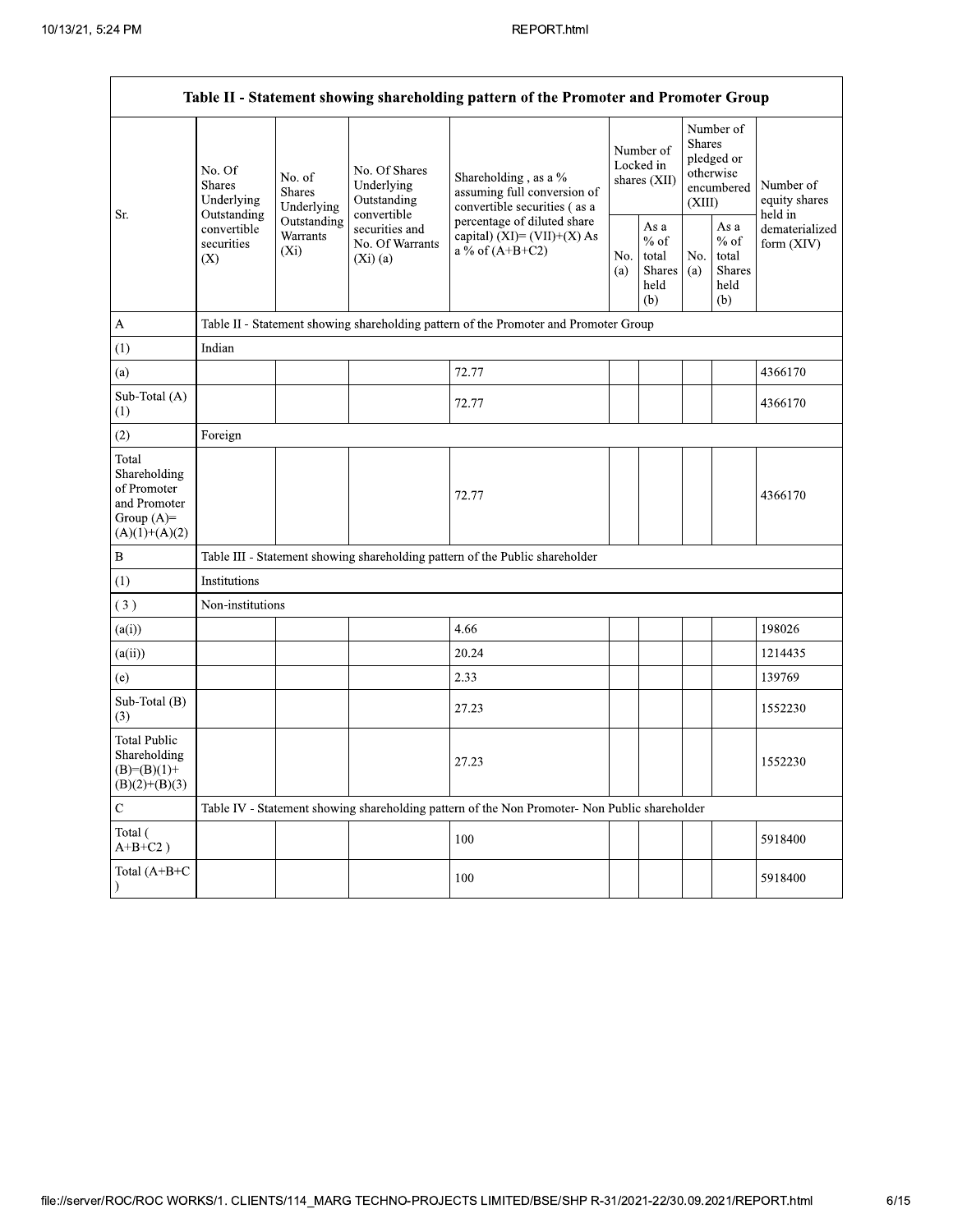| Individuals/Hindu undivided Family                                                                                                                                                       |                                                               |                                      |                                               |                             |                         |                          |  |  |  |
|------------------------------------------------------------------------------------------------------------------------------------------------------------------------------------------|---------------------------------------------------------------|--------------------------------------|-----------------------------------------------|-----------------------------|-------------------------|--------------------------|--|--|--|
| Searial No.                                                                                                                                                                              | 1                                                             | $\sqrt{2}$                           | 3                                             | $\overline{\mathbf{4}}$     | 5                       |                          |  |  |  |
| Name of the<br>Shareholders (I)                                                                                                                                                          | <b>DHANANJAY</b><br><b>KAKKAT NAIR</b>                        | <b>REEMA</b><br><b>MADHAVAN NAIR</b> | <b>ARUN</b><br><b>MADHAVAN</b><br><b>NAIR</b> | <b>AKHIL</b><br><b>NAIR</b> | MADHAVAN<br>KAKKAT NAIR | Click here to<br>go back |  |  |  |
| PAN(II)                                                                                                                                                                                  | AAIPN4604M                                                    | AAJPN9650N                           | AMAPN6832F                                    | AXRPN2910J                  | AAVPN0170D              | Total                    |  |  |  |
| No. of fully paid<br>up equity shares<br>held (IV)                                                                                                                                       | 654310                                                        | 616860                               | 1130500                                       | 1018190                     | 946310                  | 4366170                  |  |  |  |
| No. Of Partly paid-<br>up equity shares<br>held(V)                                                                                                                                       |                                                               |                                      |                                               |                             |                         |                          |  |  |  |
| No. Of shares<br>underlying<br>Depository<br>Receipts (VI)                                                                                                                               |                                                               |                                      |                                               |                             |                         |                          |  |  |  |
| Total nos. shares<br>held $(VII) = (IV) +$<br>$(V)$ + $(VI)$                                                                                                                             | 654310                                                        | 616860                               | 1130500                                       | 1018190                     | 946310                  | 4366170                  |  |  |  |
| Shareholding as a<br>% of total no. of<br>shares (calculated<br>as per SCRR,<br>1957) (VIII) As a<br>% of $(A+B+C2)$                                                                     | 10.91                                                         | 10.28                                | 18.84                                         | 16.97                       | 15.77                   | 72.77                    |  |  |  |
|                                                                                                                                                                                          | Number of Voting Rights held in each class of securities (IX) |                                      |                                               |                             |                         |                          |  |  |  |
| Class eg:X                                                                                                                                                                               | 654310                                                        | 616860                               | 1130500                                       | 1018190                     | 946310                  | 4366170                  |  |  |  |
| Class eg:y                                                                                                                                                                               |                                                               |                                      |                                               |                             |                         |                          |  |  |  |
| Total                                                                                                                                                                                    | 654310                                                        | 616860                               | 1130500                                       | 1018190                     | 946310                  | 4366170                  |  |  |  |
| Total as a % of<br><b>Total Voting rights</b>                                                                                                                                            | 10.91                                                         | 10.28                                | 18.84                                         | 16.97                       | 15.77                   | 72.77                    |  |  |  |
| No. Of Shares<br>Underlying<br>Outstanding<br>convertible<br>securities $(X)$                                                                                                            |                                                               |                                      |                                               |                             |                         |                          |  |  |  |
| No. of Shares<br>Underlying<br>Outstanding<br>Warrants (Xi)                                                                                                                              |                                                               |                                      |                                               |                             |                         |                          |  |  |  |
| No. Of Shares<br>Underlying<br>Outstanding<br>convertible<br>securities and No.<br>Of Warrants (Xi)<br>(a)                                                                               |                                                               |                                      |                                               |                             |                         |                          |  |  |  |
| Shareholding, as a<br>% assuming full<br>conversion of<br>convertible<br>securities (as a<br>percentage of<br>diluted share<br>capital) (XI)=<br>$(VII)+(Xi)(a)$ As a<br>% of $(A+B+C2)$ | 10.91                                                         | 10.28                                | 18.84                                         | 16.97                       | 15.77                   | 72.77                    |  |  |  |
| Number of Locked in shares (XII)                                                                                                                                                         |                                                               |                                      |                                               |                             |                         |                          |  |  |  |
| No. $(a)$                                                                                                                                                                                |                                                               |                                      |                                               |                             |                         |                          |  |  |  |
| As a % of total<br>Shares held (b)                                                                                                                                                       |                                                               |                                      |                                               |                             |                         |                          |  |  |  |
|                                                                                                                                                                                          | Number of Shares pledged or otherwise encumbered (XIII)       |                                      |                                               |                             |                         |                          |  |  |  |
| No. $(a)$                                                                                                                                                                                |                                                               |                                      |                                               |                             |                         |                          |  |  |  |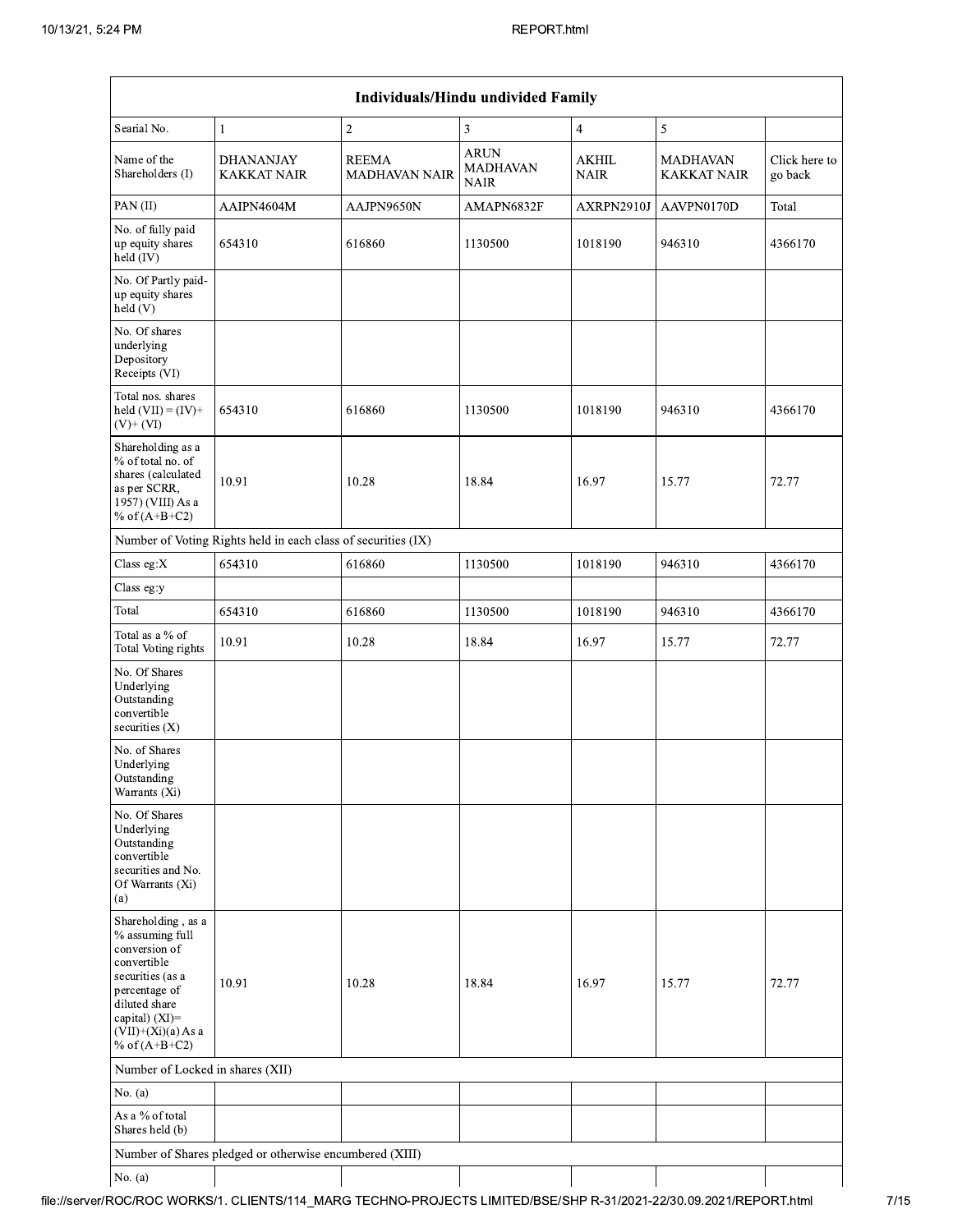## REPORT.html

| As a % of total<br>Shares held (b)                                   |          |          |          |          |          |         |
|----------------------------------------------------------------------|----------|----------|----------|----------|----------|---------|
| Number of equity<br>shares held in<br>dematerialized<br>form $(XIV)$ | 654310   | 616860   | 1130500  | 1018190  | 946310   | 4366170 |
| Reason for not providing PAN                                         |          |          |          |          |          |         |
| Reason for not<br>providing PAN                                      |          |          |          |          |          |         |
| Shareholder type                                                     | Promoter | Promoter | Promoter | Promoter | Promoter |         |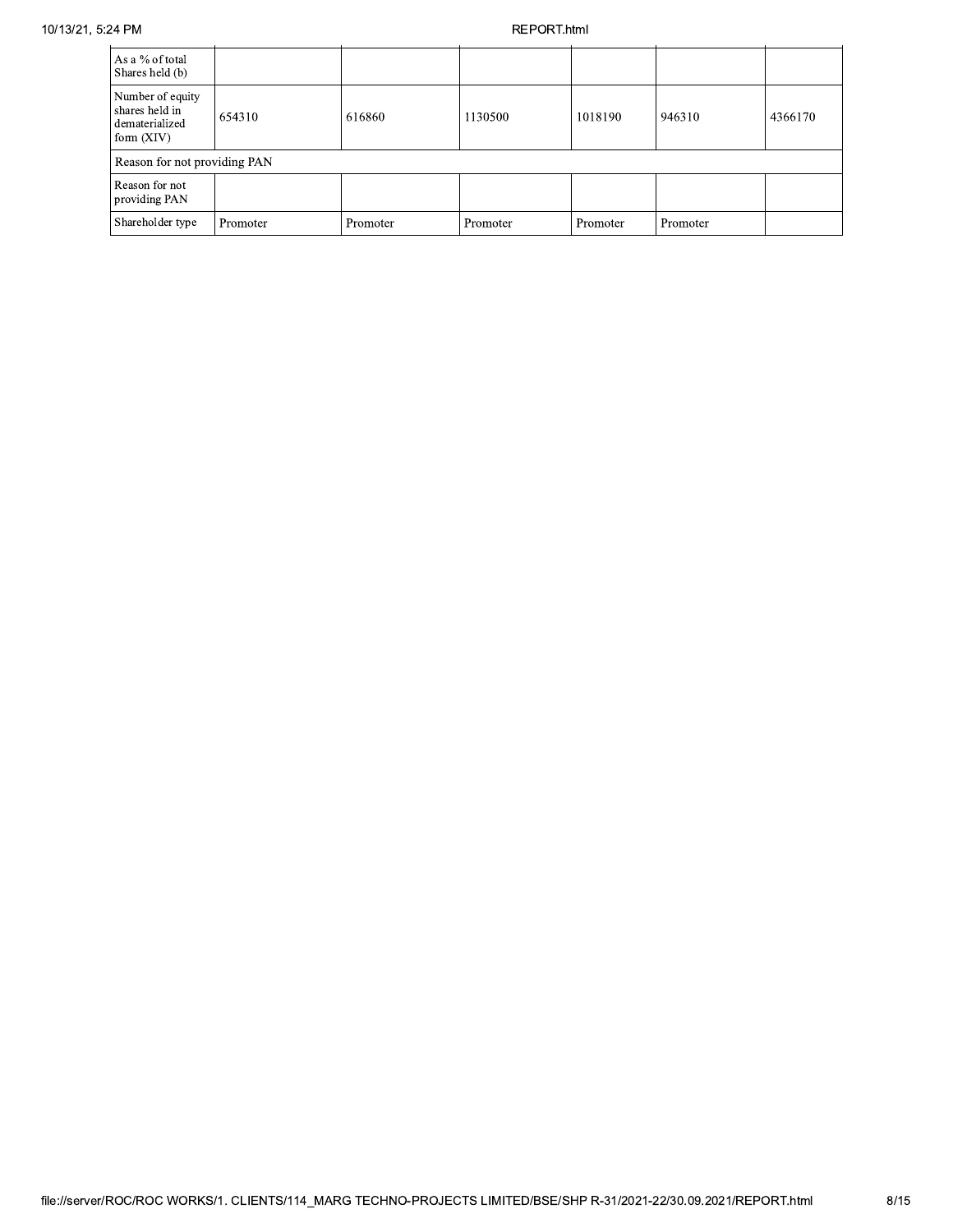| Searial No.                                                                                                                                                                             | $\mathbf{1}$                                                  | $\overline{2}$                              | $\overline{\mathbf{3}}$      | $\overline{4}$                 | 5                                           | 6                                        |
|-----------------------------------------------------------------------------------------------------------------------------------------------------------------------------------------|---------------------------------------------------------------|---------------------------------------------|------------------------------|--------------------------------|---------------------------------------------|------------------------------------------|
| Name of the<br>Shareholders (I)                                                                                                                                                         | <b>NIRMALA</b><br><b>RAMACHANDRAN</b>                         | <b>THAKORBHAI</b><br><b>VINUBHAI MISTRY</b> | <b>RIA</b><br><b>CHUMMAR</b> | <b>JITHA</b><br><b>CHUMMAR</b> | <b>RAJESH</b><br><b>NARAYANAN</b><br>PILLAI | <b>SHITAL</b><br><b>RAJESH</b><br>PILLAI |
| PAN(II)                                                                                                                                                                                 | AAXPP0464A                                                    | AOQPM2375C                                  | ANNPC5780F                   | AEYPC0450J                     | AGWPP4180A                                  | AHEPP9337Q                               |
| No. of fully paid<br>up equity shares<br>held $(IV)$                                                                                                                                    | 168000                                                        | 60605                                       | 98068                        | 98067                          | 305900                                      | 235920                                   |
| No. Of Partly paid-<br>up equity shares<br>$\text{held}(V)$                                                                                                                             |                                                               |                                             |                              |                                |                                             |                                          |
| No. Of shares<br>underlying<br>Depository<br>Receipts (VI)                                                                                                                              |                                                               |                                             |                              |                                |                                             |                                          |
| Total nos. shares<br>held $(VII) = (IV) +$<br>$(V)+(VI)$                                                                                                                                | 168000                                                        | 60605                                       | 98068                        | 98067                          | 305900                                      | 235920                                   |
| Shareholding as a<br>% of total no. of<br>shares (calculated<br>as per SCRR,<br>1957) (VIII) As a<br>% of $(A+B+C2)$                                                                    | 2.8                                                           | 1.01                                        | 1.63                         | 1.63                           | 5.1                                         | 3.93                                     |
|                                                                                                                                                                                         | Number of Voting Rights held in each class of securities (IX) |                                             |                              |                                |                                             |                                          |
| Class eg: X                                                                                                                                                                             | 168000                                                        | 60605                                       | 98068                        | 98067                          | 305900                                      | 235920                                   |
| Class eg:y                                                                                                                                                                              |                                                               |                                             |                              |                                |                                             |                                          |
| Total                                                                                                                                                                                   | 168000                                                        | 60605                                       | 98068                        | 98067                          | 305900                                      | 235920                                   |
| Total as a % of<br><b>Total Voting rights</b>                                                                                                                                           | 2.8                                                           | $1.01\,$                                    | 1.63                         | 1.63                           | 5.1                                         | 3.93                                     |
| No. Of Shares<br>Underlying<br>Outstanding<br>convertible<br>securities $(X)$                                                                                                           |                                                               |                                             |                              |                                |                                             |                                          |
| No. of Shares<br>Underlying<br>Outstanding<br>Warrants (Xi)                                                                                                                             |                                                               |                                             |                              |                                |                                             |                                          |
| No. Of Shares<br>Underlying<br>Outstanding<br>convertible<br>securities and No.<br>Of Warrants (Xi)<br>(a)                                                                              |                                                               |                                             |                              |                                |                                             |                                          |
| Shareholding, as a<br>% assuming full<br>conversion of<br>convertible<br>securities (as a<br>percentage of<br>diluted share<br>capital) $(XI)$ =<br>$(VII)+(X)$ As a %<br>of $(A+B+C2)$ | 2.8                                                           | 1.01                                        | 1.63                         | 1.63                           | 5.1                                         | 3.93                                     |
| Number of Locked in shares (XII)                                                                                                                                                        |                                                               |                                             |                              |                                |                                             |                                          |
| No. (a)                                                                                                                                                                                 |                                                               |                                             |                              |                                |                                             |                                          |
| As a % of total<br>Shares held (b)                                                                                                                                                      |                                                               |                                             |                              |                                |                                             |                                          |
| Number of equity<br>shares held in                                                                                                                                                      | 168000                                                        | 60605                                       | 98068                        | 98067                          | 305900                                      | 235920                                   |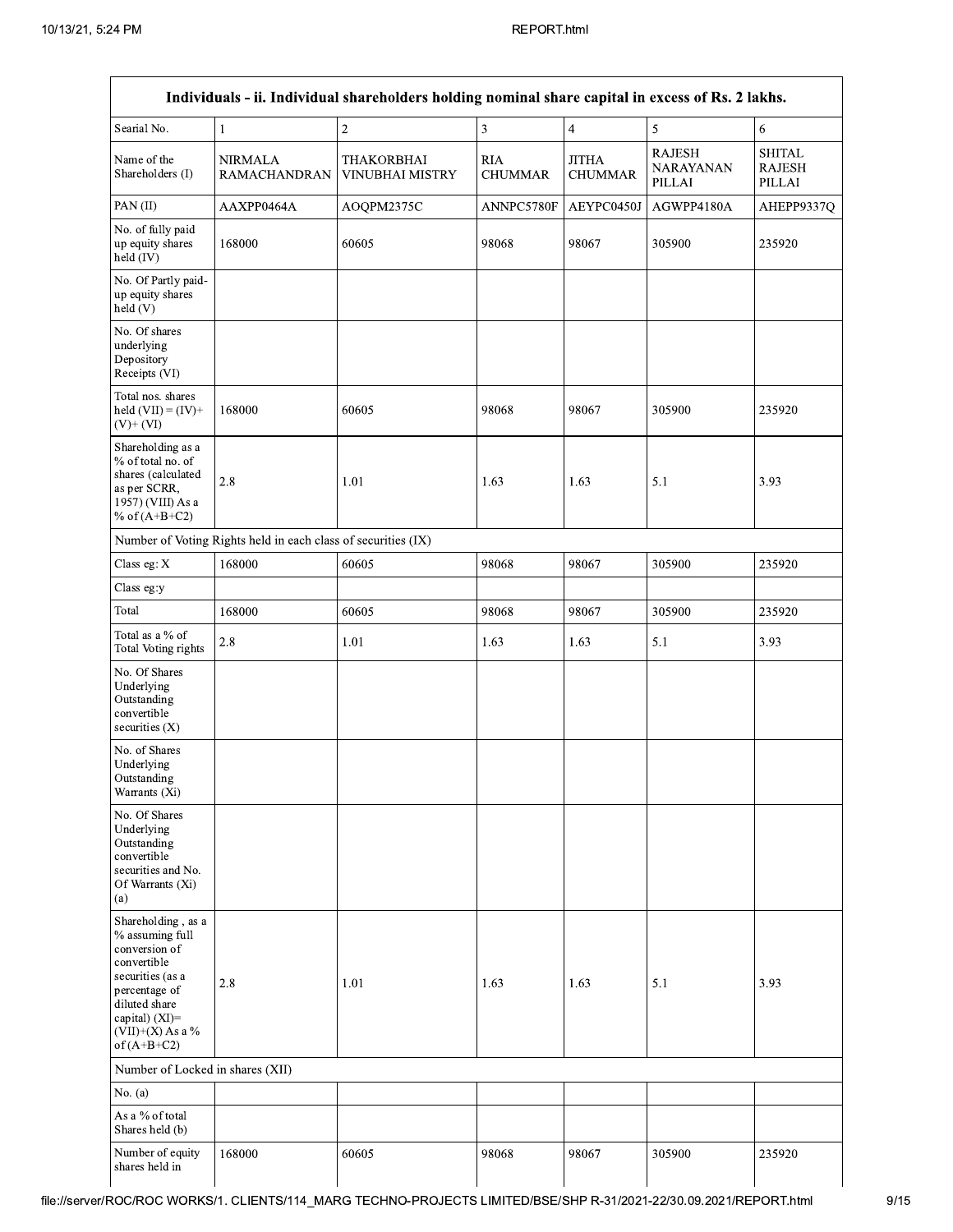# 10/13/21, 5:24 PM

## REPORT.html

| dematerialized<br>form $(XIV)$  |  |  |  |
|---------------------------------|--|--|--|
| Reason for not providing PAN    |  |  |  |
| Reason for not<br>providing PAN |  |  |  |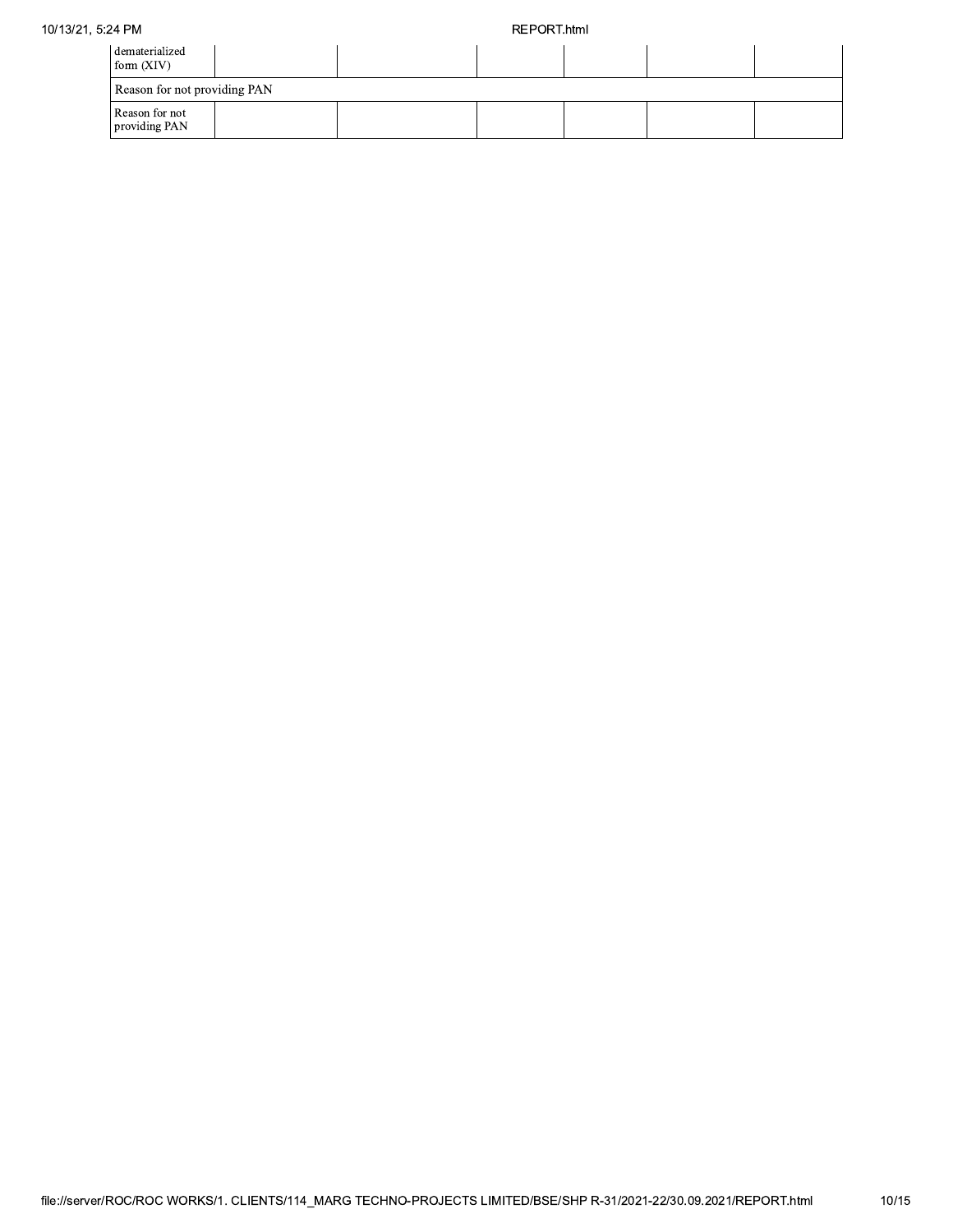Г

|                                                                                                                                                                                      | Individuals - ii. Individual shareholders holding nominal share capital in excess of Rs. 2 lakhs. |
|--------------------------------------------------------------------------------------------------------------------------------------------------------------------------------------|---------------------------------------------------------------------------------------------------|
| Searial No.                                                                                                                                                                          |                                                                                                   |
| Name of the<br>Shareholders (I)                                                                                                                                                      | Click here to go back                                                                             |
| PAN(II)                                                                                                                                                                              | Total                                                                                             |
| No. of fully paid<br>up equity shares<br>held (IV)                                                                                                                                   | 966560                                                                                            |
| No. Of Partly paid-<br>up equity shares<br>held (V)                                                                                                                                  |                                                                                                   |
| No. Of shares<br>underlying<br>Depository<br>Receipts (VI)                                                                                                                           |                                                                                                   |
| Total nos. shares<br>held $(VII) = (IV) +$<br>$(V)$ + $(VI)$                                                                                                                         | 966560                                                                                            |
| Shareholding as a<br>% of total no. of<br>shares (calculated<br>as per SCRR,<br>1957) (VIII) As a<br>% of $(A+B+C2)$                                                                 | 16.11                                                                                             |
|                                                                                                                                                                                      | Number of Voting Rights held in each class of securities (IX)                                     |
| Class eg: X                                                                                                                                                                          | 966560                                                                                            |
| Class eg:y                                                                                                                                                                           |                                                                                                   |
| Total                                                                                                                                                                                | 966560                                                                                            |
| Total as a % of<br><b>Total Voting rights</b>                                                                                                                                        | 16.11                                                                                             |
| No. Of Shares<br>Underlying<br>Outstanding<br>convertible<br>securities (X)                                                                                                          |                                                                                                   |
| No. of Shares<br>Underlying<br>Outstanding<br>Warrants (Xi)                                                                                                                          |                                                                                                   |
| No. Of Shares<br>Underlying<br>Outstanding<br>convertible<br>securities and No.<br>Of Warrants (Xi)<br>(a)                                                                           |                                                                                                   |
| Shareholding, as a<br>% assuming full<br>conversion of<br>convertible<br>securities (as a<br>percentage of<br>diluted share<br>capital) (XI)=<br>$(VII)+(X)$ As a %<br>of $(A+B+C2)$ | 16.11                                                                                             |
| Number of Locked in shares (XII)                                                                                                                                                     |                                                                                                   |
| No. (a)                                                                                                                                                                              |                                                                                                   |
| As a % of total<br>Shares held (b)                                                                                                                                                   |                                                                                                   |
| Number of equity<br>shares held in<br>dematerialized<br>form (XIV)                                                                                                                   | 966560                                                                                            |

٦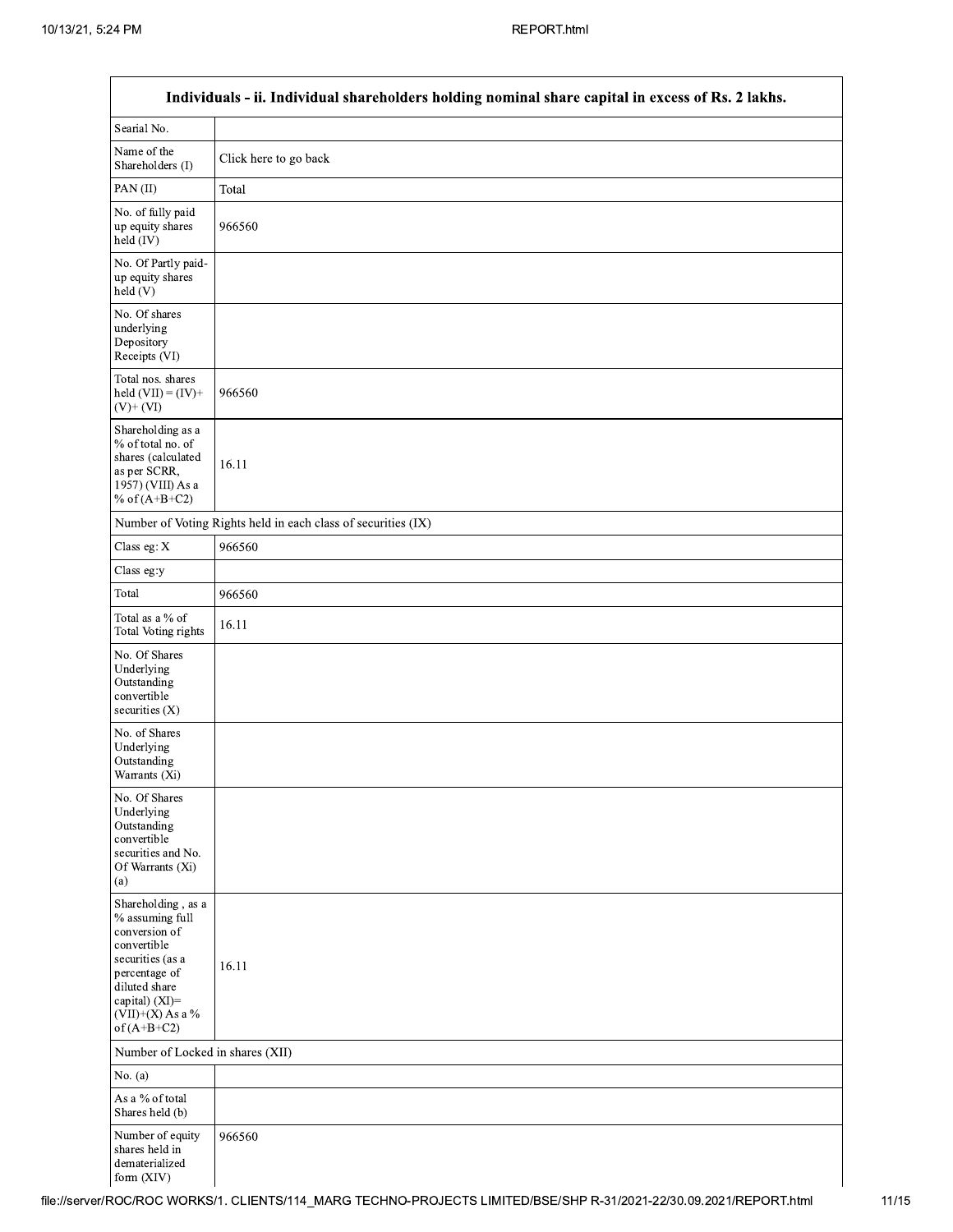REPORT.html

Reason for not<br>providing PAN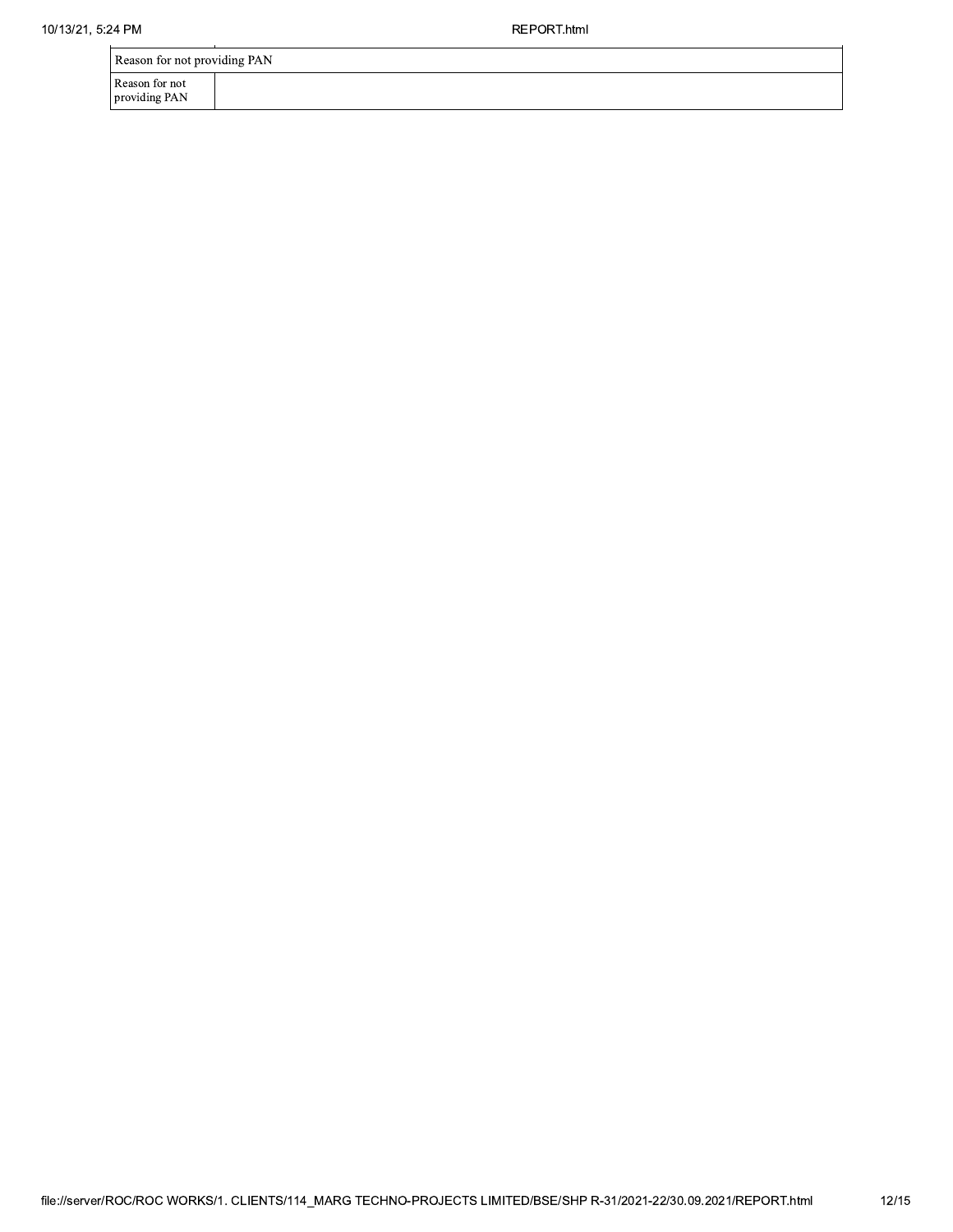| Any Other (specify)                                                                                                                                                                  |                                        |                       |  |
|--------------------------------------------------------------------------------------------------------------------------------------------------------------------------------------|----------------------------------------|-----------------------|--|
| Searial No.                                                                                                                                                                          | 1                                      |                       |  |
| Category                                                                                                                                                                             | <b>Bodies Corporate</b>                |                       |  |
| Category / More<br>than 1 percentage                                                                                                                                                 | More than 1 percentage of shareholding |                       |  |
| Name of the<br>Shareholders (I)                                                                                                                                                      | SHAREWEALTH SECURITIES LTD             | Click here to go back |  |
| PAN (II)                                                                                                                                                                             | AAKCS3101P                             | Total                 |  |
| No. of the<br>Shareholders (I)                                                                                                                                                       | 1                                      | $\mathbf{0}$          |  |
| No. of fully paid<br>up equity shares<br>held (IV)                                                                                                                                   | 117100                                 | $\mathbf{0}$          |  |
| No. Of Partly paid-<br>up equity shares<br>$\text{held}$ (V)                                                                                                                         |                                        |                       |  |
| No. Of shares<br>underlying<br>Depository<br>Receipts (VI)                                                                                                                           |                                        |                       |  |
| Total nos. shares<br>held $(VII) = (IV) +$<br>$(V)$ + $(VI)$                                                                                                                         | 117100                                 | $\mathbf{0}$          |  |
| Shareholding as a<br>% of total no. of<br>shares (calculated<br>as per SCRR,<br>1957) (VIII) As a<br>% of $(A+B+C2)$                                                                 | 1.95                                   | $\boldsymbol{0}$      |  |
| Number of Voting Rights held in each class of securities (IX)                                                                                                                        |                                        |                       |  |
| Class eg: X                                                                                                                                                                          | 117100                                 | $\mathbf 0$           |  |
| Class eg:y                                                                                                                                                                           |                                        |                       |  |
| Total                                                                                                                                                                                | 117100                                 | $\boldsymbol{0}$      |  |
| Total as a % of<br>Total Voting rights                                                                                                                                               | 1.95                                   | $\bf{0}$              |  |
| No. Of Shares<br>Underlying<br>Outstanding<br>convertible<br>securities (X)                                                                                                          |                                        |                       |  |
| No. of Shares<br>Underlying<br>Outstanding<br>Warrants (Xi)                                                                                                                          |                                        |                       |  |
| No. Of Shares<br>Underlying<br>Outstanding<br>convertible<br>securities and No.<br>Of Warrants (Xi)<br>(a)                                                                           |                                        |                       |  |
| Shareholding, as a<br>% assuming full<br>conversion of<br>convertible<br>securities (as a<br>percentage of<br>diluted share<br>capital) (XI)=<br>$(VII)+(X)$ As a %<br>of $(A+B+C2)$ | 1.95                                   | $\mathbf{0}$          |  |
| Number of Locked in shares (XII)                                                                                                                                                     |                                        |                       |  |
| No. $(a)$                                                                                                                                                                            |                                        |                       |  |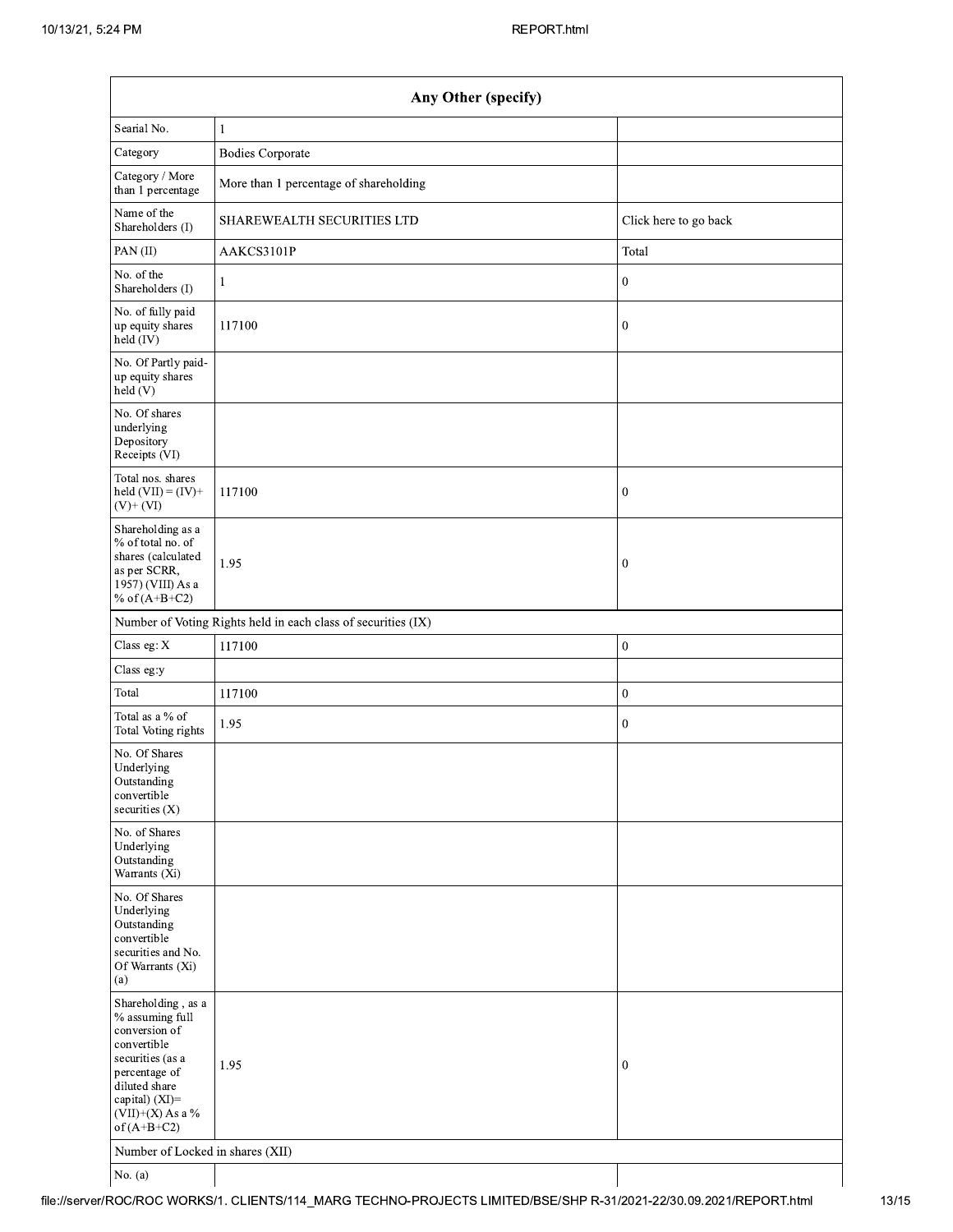| As a % of total<br>Shares held (b)                                   |        |    |  |
|----------------------------------------------------------------------|--------|----|--|
| Number of equity<br>shares held in<br>dematerialized<br>form $(XIV)$ | 117100 | -0 |  |
| Reason for not providing PAN                                         |        |    |  |
| Reason for not<br>providing PAN                                      |        |    |  |